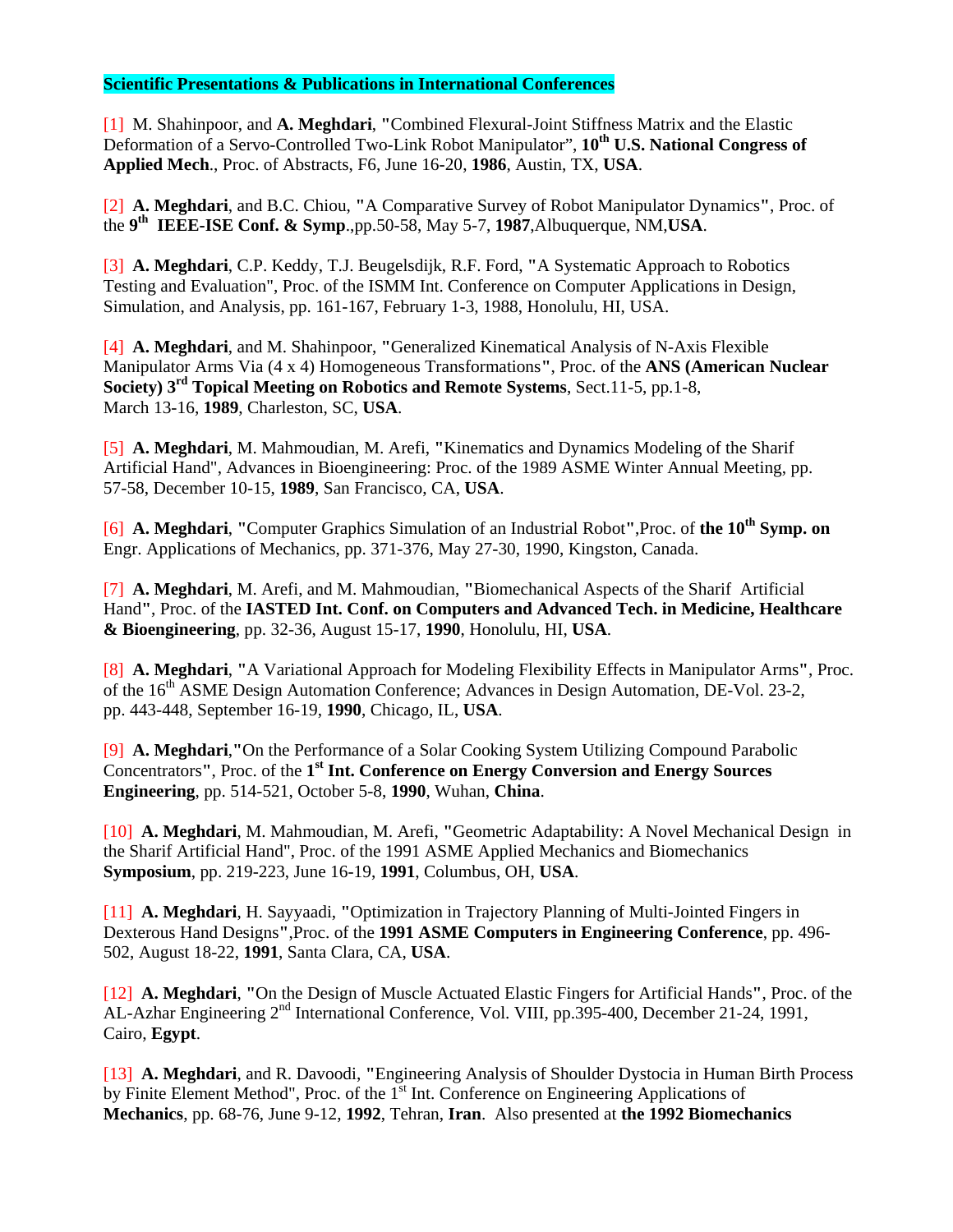**Seminar**, Chalmers University of Technology, Gotenburg, **Sweden**.

[14] **A. Meghdari**, and S. Raghibi-Zadeh,**"**Simulation and a Comparative Analysis of Position & Force Control Techniques in Robotics**"**, Proc. of the **4th Int. Symposium on Robotics & Manufacturing**, **ASME Press**, pp.229-237, November 11-13, **1992**, Santa-Fe, NM., **USA**.

[15] **A. Meghdari**, M. Mojarrad, and M. Shahinpoor, **"**Exploring Artificial Muscles as Actuators for Artificial Hands", Proc. of the **1993 ASME Design Conf**., DE-Vol. 58, pp. 21-26, September 19-22, **1993**, Albuquerque, NM.. Also presented at the **1st Joint ASCE/ASME/SES Conf., Proc.** of the Abstactr, pp. 57, June 6-9, **1993**, Charlottesville, VA., **USA**.

[16] **A. Meghdari**, **"**Conceptual Design and Characteristics of a Dual-Arm Cam-Lock Manipulator**"**, Proc. of the ASCE SPACE-94; Robotics for Challenging Environment Conference, pp. 140-148, Feb. 26-March 3, **1994**, Albuquerque, N.M., **USA.** 

[17] **A. Meghdari**, **"**The Cooperative Dual-Arm Cam-Lock Manipulators**"**, Proc. of the **IEEE Int. Conf. on Robotics & Automation**,Vol. 2, pp.1279-1285, May 8-13,**1994**, San-Diego,CA,**USA**.

[18] **A. Meghdari**, and F. Aghili, **"**Mechanical Design of a Modular Arm Prosthesis**"**, Proc. of the **1994** IEEE-EMBS Engineering in Medicine & Biology Conference, Vol. 1, pp. 484-485, November 3-6, **1994**, Baltimore, MD., **USA**.

[19] M.H. Kargarnovin, S. Sarjami, **A. Meghdari**, and E. Akhavan Niaki, **"**Computer Simulation of Installing an Orthodontic Appliance on Teeth**"**, Proc. of the **1995 CANCAM Conference**, Vol. 2, pp. 750-751, May 28-June 2, **1995**, Victoria, BC., **Canada**.

[20] **A. Meghdari**, and F. Mirfakhraei, **"**Smart Materials and Structures**"**, (in Persian), **Research Proc.**  of the Sharif University of Technology, pp. 578-600, January 1995, Iran.

[21] **A. Meghdari**, and A. Sekhavat, **"**Oscillation-Free Transport of a Suspended Object from the End Effector of a Robot Manipulator**"**,Proc. of the the **1995 IASTED Int. Conf. on Robotics and Manufacturing**, June 14-17, **1995**, Cancun, **Mexico**.

[22] **A. Meghdari**, and R. Davoodi, **"**Applying Engineering Tools to Analyze the Human Birth Process**"**, Proc. of the 1995 ASME/AICHE/ASCE Summer Bioengineering Conference, pp. 107-108, June 28-July 2, **1995**, Beaver Creek, CO., **USA**.

[23] S. A. Fazelzadeh, and **A. Meghdari**, **"**A Closed-Form Formulation of the Dynamical Equations of N-Axis Planar Manipulators", Proc. of the 4<sup>th</sup> Int. Conf. on Control, Automation, Robotics **and Vision**, December 4-6, **1996**, pp. 1830-1835, **Singapore**.

[24] **A. Meghdari**, and F. Fahimi, **"**Modeling a Robot with Flexible Joints and Decoupling its Equations of Motion", CD-ROM Proc. of the 1997 ASME Design Engineering Technical Conferences, VIB-4209, September 14-17, **1997**, Sacramento, CA., **USA.**

[25] **A. Meghdari**, and F. Fahimi, **"**Dynamics Modeling of Elastic Multibody Systems Using Kane's Method as Applied to a Flexible Robot**"**, CD-ROM Proc. of the **1997 ASME Design Engr. Tech. Conferences**, DAC-4004, September 14-17, **1997**, Sacramento,CA., **USA.** 

[26] **A. Meghdari**, and F. Barazandeh, **"**Design and Fabrication of a Novel Quick-Change System**"**, Proc. 2<sup>nd</sup> World Manufacturing Congress (WMC'99), pp. 147-153, Sept. 27-30, 1999, U.K..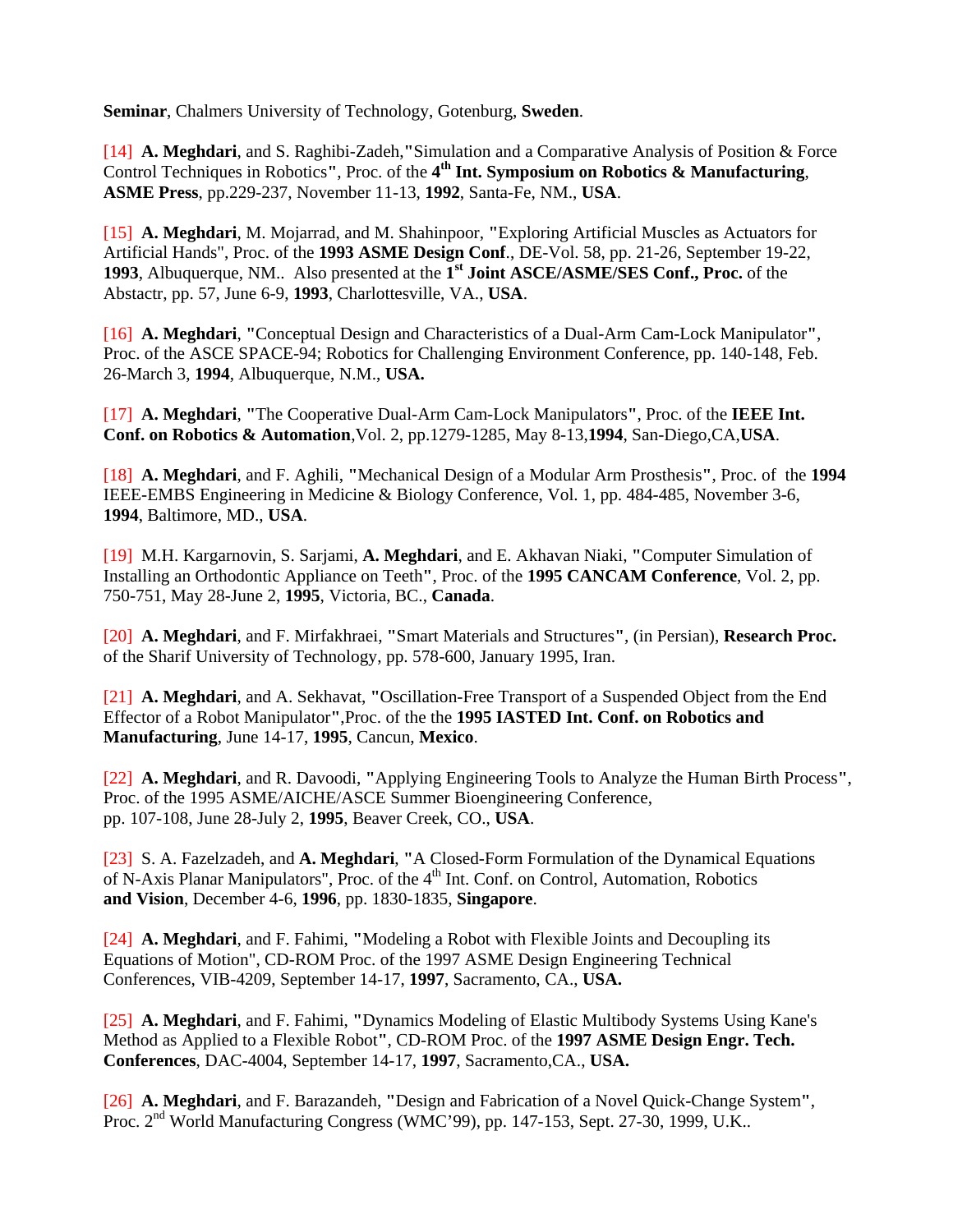[27] **A. Meghdari**, and F. Fahimi, **"**A Novel Approach for Decoupling of Dynamical Equations of Flexible Manipulators**"**, CD-ROM Proc. of the **1999 ASME Design Engineering Technical Conferences**, DAC-8556, September 12-15, **1999**, Las Vegas, NV, **USA**.

[28] **A. Meghdari**, M. Durali, and D. Naderi, **"**Investigating Dynamic Interactions Between the Manipulator and Vehicle of a Mobile Manipulator**"**, Proc. of the **1999 ASME Int. Mechanical Engineering Conference**, DE-Vol. 101, pp. 61-67, Nov. 14-19, **1999**, Nashville, TN, **USA**.

[29] **A. Meghdari**, M. Durali, D. Naderi, "Kinematics & Dynamics Analysis of a Planar Mobile Manipulator", Accepted for presentation at the **4th World Automation Congress**, **WAC-2000**, June 11-15, **2000**, Maui, HI, **USA**.

[30] D. Naderi, **A. Meghdari**, M. Durali, , "Dynamics Modeling and Analysis of a Two D.O.F. Mobile Manipulator", CD-ROM Proc. of the ASME 2000 Design Engineering Technical Conferences, MECH-14164, September 10-13, **2000**, Baltimore, Maryland, **USA**.

[31] **A. Meghdari**, M. S. Sadeghipour, A. Khanicheh, and A. Tehranian, **"**Dynamic Modeling and Analysis of an Underwater Manipulator**"**, CD-Rom Proc. of the **ASME IMECE Congress**, **FED**, November 20-26, 2001, New York, USA. (Received: ASME's Best Student Paper Award).

[32] **A. Meghdari**, G. R. Vossoughi, M. Amir-Hosseini, **"**Modeling and Simulation of an Underwater Vehicle Equipped with a Manipulator Arm**"**, Proc. of the **IASTED Int. Conf. On Applied Simulation and Modeling**, pp. 162-167, June 25-28, **2002**, Crete, **Greece**. Also presented at the **6th ISME Int.**  Mechanical Engineering Conference, May 24-28, 2002, Tehran, Iran.

[33] N. Sadati, **A. Meghdari**, N. Dadkhah Tehrani, **"**Optimal Tracking Neuro-Controller in Satellite Attitude Control", Proc. IEEE Int. Conference on Industrial Technology, December 11-14, 2002, Bangkok, **Thailand**.

[34] **A. Meghdari**, M. Aryanpour, **"**Dynamics Modeling and Analysis of the Human Jumping Process**"**, CD-Rom Proc. Of the **ASME-IMECE Congress**, **DSC**, November 17-22, **2002**, New Orleans, Louisiana, USA.

[35] **A. Meghdari**, G. R. Vossoughi, M. Amir Hosseini, **"**An Articulated Body Algorithm for Modelling and Simulation of an Underwater Vehicle Equipped with Manipulator Arm**"**, CD-Rom Proc. of the ASME 2003 International Design Engineering Technical Conferences and the Computers and Information in Engineering Conference (DETC'03), September, 2003, Chicago, IL., USA.

[36] **A. Meghdari**, D. Naderi, M.R. Alam, **"**Tipover Stability Estimation for Autonomous Mobile Manipulators Using Neural Network", CD-Rom Proc. Japan-USA Symposium on Flexible Automation **(JUSFA)**, July 19-21 , **2004**, Denver, Colorado, **USA**.

[37] G. R. Vossoughi, **A. Meghdari**, H. Borhan, **"**Dynamics Modeling and Robust Control of an Underwater ROV Equipped with a Robotic Manipulator Arm**"**, CD-Rom Proc. **Japan-USA Symposium**  on Flexible Automation (JUSFA), July 19-21 , 2004, Denver, Colorado, USA.

[38] **A. Meghdari**, H. Hosseinkhannazer, A. Selkghafari, **"**An Optimum Design and Simulation of an Innovative Mobile Robotic Nurse Unit to Assist Paraplegic Patients**"** CD-Rom Proc. **IEEE-ICM Int.**  Conference on Mechatronics, June 3-5, 2004, Istanbul, Turkey.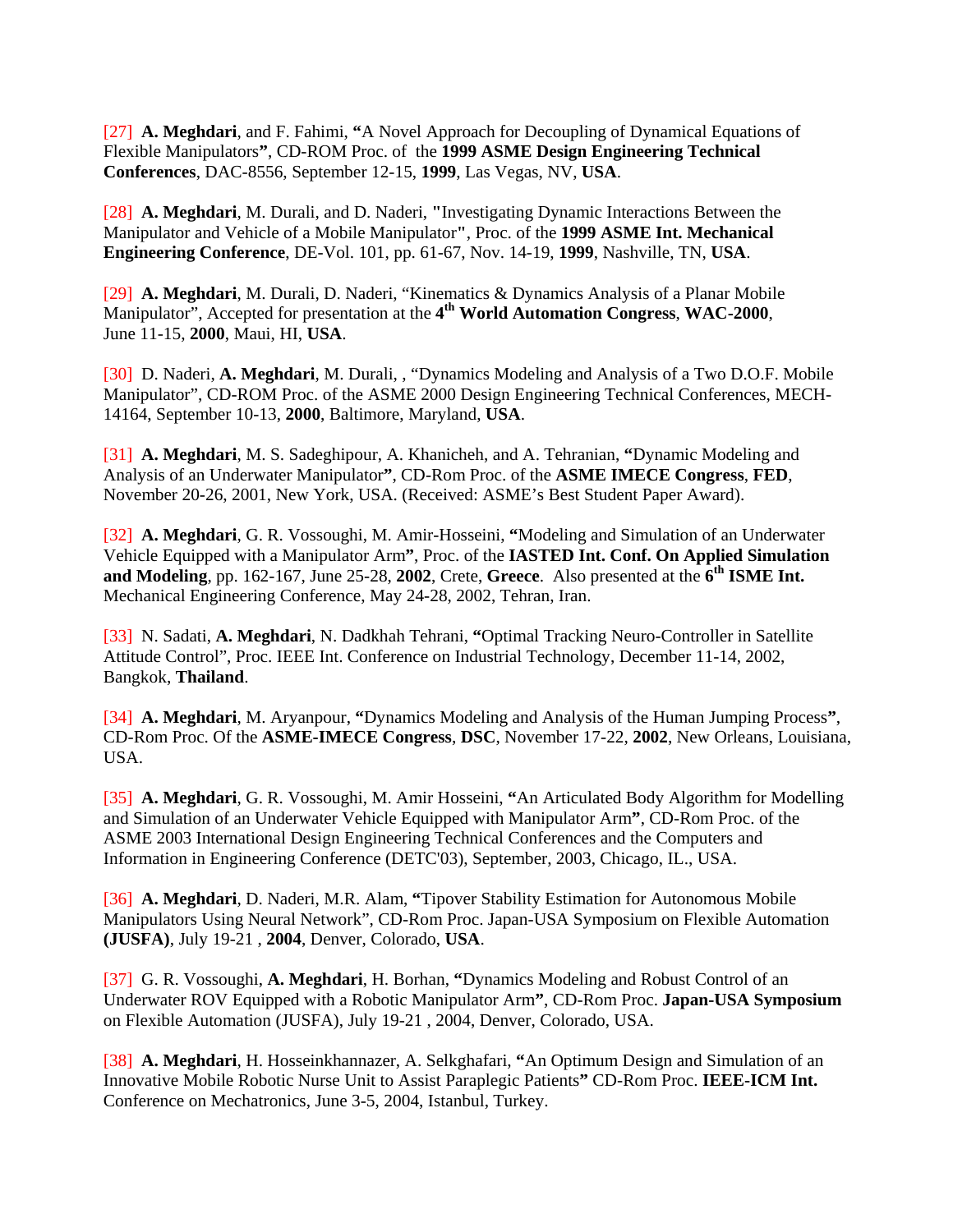[39] R. Ravani, **A. Meghdari**, B. Ravani, **"**Robot Trajectory Planning using Rotational Frenet-Serret Curves", CD-Rom Proc. of the 7<sup>th</sup> Biennial ASME Conference on Engineering Systems Design and Analysis (ESDA), July, 2004, Manchester, UK.

[40] **A. Meghdari**, S. H. Mahboobi, A.L. Gaskarimahalle, "Modeling of CEDRA Rescue Robot on Uneven Terrains", Proc. of the 2004 ASME International Mechanical Engineering Congress, Anaheim, CA, **USA**.

[41] **A. Meghdari**, R. Karimi, H.N. Pishkenari, A.L. Gaskarimahalle, S. H. Mahboobi, "An Effective Approach for Dynamic Analysis of Rovers", Proc. of the **7th Biennial ASME Conference on**  Engineering Systems, Design and Analysis (ESDA), July 2004, Manchester, UK.

[42] M. Khalaj Amir Hosseini, M. Banae, **A. Meghdari**, "A Composite Rigid Body Algorithm for Modeling and Simulation of an Underwater Vehicle Equipped with Manipulator Arms", **Proc. of**  OMAE04 23<sup>rd</sup> Int. Conf. on Offshore Mechanics and Arctic Engineering, June 2004, Vancouver, B.C., **Canada**.

[43] A. Selk Ghafari, M. Behzad, **A. Meghdari**, "Experimental Investigation on the Effects of Random Signals on Micro-Step Control Positioning Accuracy", **Proc. of MECHATRONICS2004: The 9th**  Mechatronics Forum Int. Conference, pp. 477-485, August 2004, Ankara, Turkey.

[44] **A. Meghdari**, D. Naderi, S. Eslami, "Stability Analysis of Mobile Manipulator Using Genetic Algorithm Approach", Proc. of the 1<sup>st</sup> International Conference on Modeling, Simulation, and Applied Optimization, Sharjah, , February 1-3, **2005**, **U.A.E.**.

[45] **A. Meghdari**, M. Nakhaei Nejad, D. Naderi, S. Eslami, "Motion Planning of a 10 DOF Snake Robot by Neural Network", Proc. of the 1<sup>st</sup> International Conference on Modeling, Simulation, and Applied Optimization, Sharjah, February 1-3, **2005**, **U.A.E.**.

[46] **A. Meghdari**, H. Hosseinkhannazer, A. Selkghafari, **"**Optimization and Dynamic Simulation of a Nurse Robot in Hospital Environments using Genetic Algorithm" CD-Rom Proc. 2<sup>nd</sup> Int. Conf. on Autonomous Robots and Agents, December 13-15, **2004**, Palmerston North, **New Zealand**.

[47] **A. Meghdari**, S. Sohrabpour, S.A. Nezamoddini, E.F. Izadi, S.H. Tamaddoni, "Dynamics Modeling of a Humanoid Robot", **CD-Rom Proc. of the ASME 2005 International Design Engineering Technical Conferences and the Computers and Information in Engineering Conference (DETC'05),** September 24-28, **2005**, Long Beach, CA., **USA.** 

[48]H. N. Pishkenari, N. Jalili, A. Alasty, and **A. Meghdari** "Non-Linear Dynamics Analysis and Chaotic Behavior in Atomic Force Microscopy", **CD-Rom Proc. of the ASME 2005 Int. Design Engineering Technical Conferences and the Computers and Information in Engineering Conference (DETC'05),** September 24-28, **2005**, Long Beach, CA., **USA.** 

[49]M. Behzad, **A. Meghdari**, A. Ebrahimi, "A Continuous Model for Forced Vibration Analysis of a Cracked Beam", **CD-Rom Proc. of the 2005 ASME International Mechanical Engineering Congress, Orlando,** FL, November 5-11, **2005**, **USA.** 

[50]A. Selk-Ghafari, **A. Meghdari,** "Robust Backstepping Control of Robotic Nurse Unit to Assist Paraplegic Patients", **CD-Rom Proc. of the 2005 ASME Int. Mechanical Engineering Congress,**  Orlando, FL, November 5-11, **2005**, **USA.**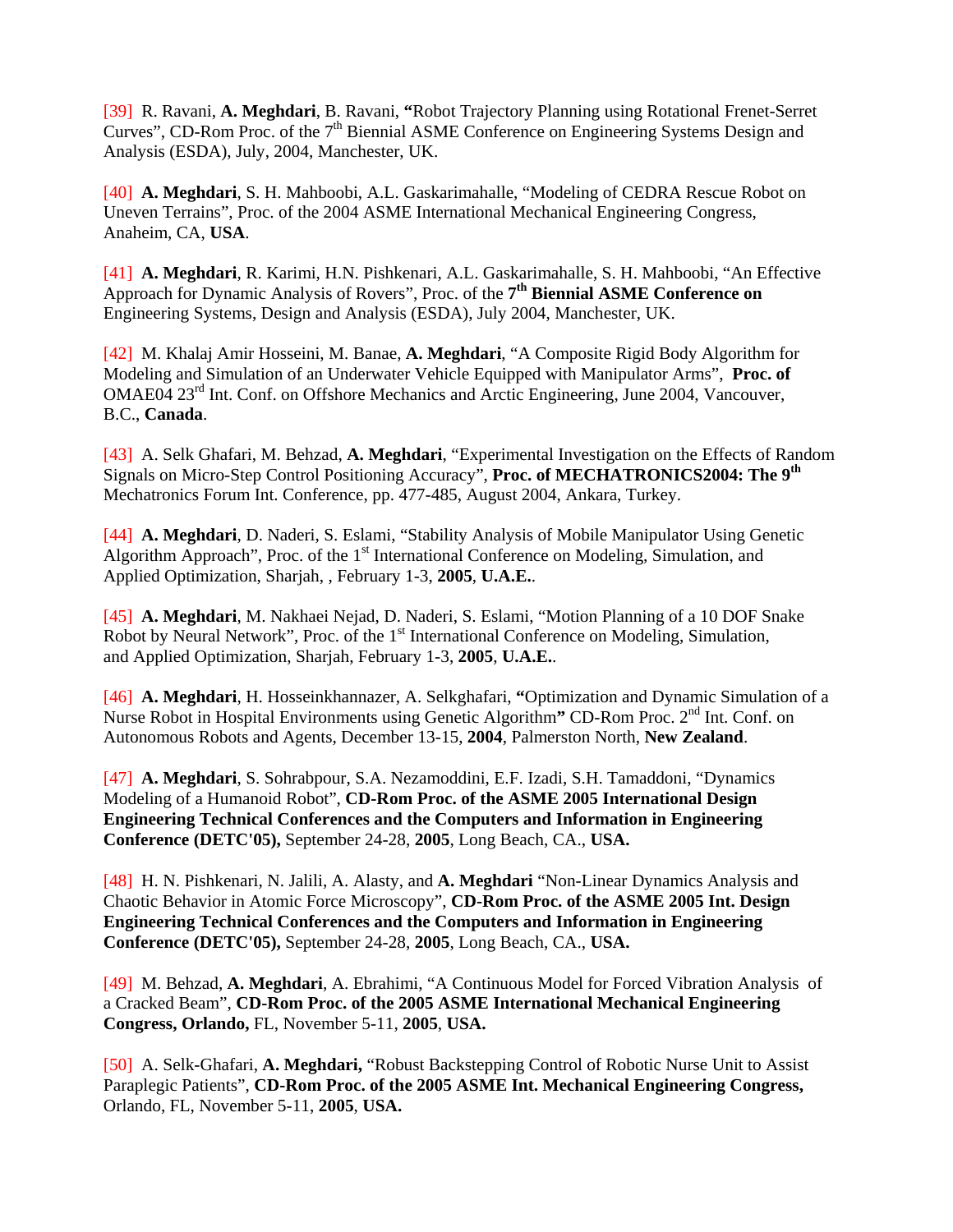[51] H. N. Pishkenari, N. Jalili, **A. Meghdari,** "Acquisition of High Precision Images for Noncontact Atomic Force Microscopy via Direct Identification of Sample Height", **CD-Rom Proc. of the 2005 ASME Int. Mechanical Engineering Congress**, Orlando, FL, Nov. 5-11, **2005**, **USA.** 

[52]A. Jafari, F. Farahmand, **A. Meghdari**, "Surface Modeling of Complicated Geometries with Incomplete Erroneous Data Point-An Extension to B-Spline Approach", **Proc. of the 2005 IEEE Int. Engineering in Medicine and Biology 27<sup>th</sup> Annual Conference**, September 1-4, 2005, Shanghai, **China.** 

[53] **A. Meghdari, H**. N. Pishkenari, A. L. Gaskarimahalle, S. B. Ghaemi Oskouei, "An Applied form of Kane's Equations of Motions", **CD-Rom Proc. of the ASME 2005 Int. Design Engineering Technical Conferences and the Computers and Information in Engineering Conference (DETC'05),** September 24-28, **2005**, Long Beach, CA., **USA.** 

[54]A. Ghaffari, **A. Meghdari**, D. Naderi, S. Eslami, "Planning of Dynamic Compensation Manipulator Motions for Stability Enhancement of Mobile Manipulators by Soft Computing", **CD-Rom Proc. of the 2006 ASME Int. Mech. Engr. Congress**, Chicago, IL., November 5-10, **2006**, **USA.** 

[55] **A. Meghdari**, S. Sohrabpour, K. G. Osgouie, "Optimal Configuration of a Planar Dual Arm System Based on Task-Space Manipulability", **CD-Rom Proc. of the 2006 ASME International Mechanical Engineering Congress**, Chicago, IL., November 5-10, **2006**, **USA.** 

[56]F. Amiri, S. H. Mahbbobi, H. N. Pishkenari, **A. Meghdari**, "Modal Analysis of Metallic Nanocantilever with FCC Lattice using Atomic Approximation Method", **CD-Rom Proc. of the 2006 ASME International Mechanical Engineering Congress**, Chicago, IL., November 5- 10, **2006**, **USA.** 

[57] **S**. H. Mahbbobi, A. Abedian, A. Shahidi, **A. Meghdari,** "Closed-Loop Finite Element Modeling for Analysis of Smart Structures in ANSYS Environment", **CD-Rom Proc. of the 2006 ASME Int. Mechanical Engineering Congress**, Chicago, IL., Nov. 5-10, **2006**, **USA.** 

[58]H. N. Pishkenari, M. Behzad, **A. Meghdari**, "Nonlinear Dynamic Analysis of Atomic Force Microscopy under Deterministic and Random Excitation", **CD-Rom Proc. of the 2006 ASME International Mechanical Engineering Congress**, Chicago, IL., November 5-10, **2006**, **USA.** 

[59] **A. Meghdari**, S. H. Tamaddoni, F. Jafari, "Synthesis of a Compensated Kick Pattern for Humanoid Robots using Conservation Laws", **CD-Rom Proc. of the 2006 ASME International Mechanical Engineering Congress,** Chicago, IL., November 5-10, **2006**, **USA.** 

[60] A. Afshari, **A. Meghdari**, "New Form of Jacobian Matrix and Equations of Motion for a 6 D.O.F. Cable-Driven Parallel Robot using Constrained Variables", Proc. of the 2006 17<sup>th</sup> **International DAAAM Symposium**, November 8-11, **2006**, Vienna, **Austria.** 

[61]B. Beigzadeh, M. N. Ahmadabadi, **A. Meghdari,** "Kinematical and Dynamic Analysis of Biped Robots' Locomotion using Dynamic Object Manipulation Approach", **Proc. of the ESDA 2006, 8 th Biennial ASME Conference on Engineering Systems Design and Analysis**, July 4-7, **2006**, Torino, **Italy.** 

[62]B. Beigzadeh, M. Nili AhmadAbadi, **A. Meghdari,** "Dynamic Object Manipulation (DOM) of a Sphere Using Two Manipulators", **Proc. of ICMA 2006, IEEE International Conference on**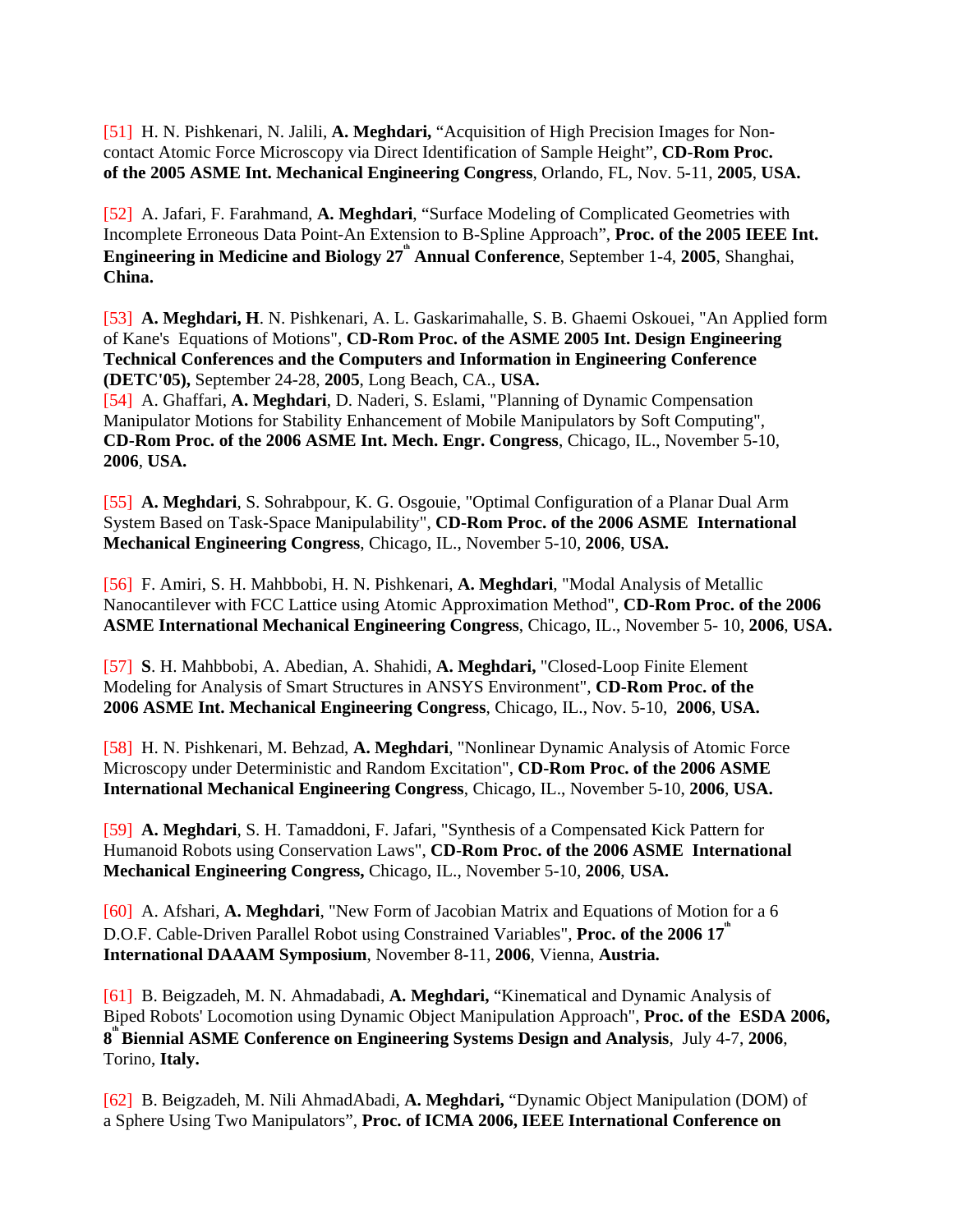**Mechatronics and Automation**, June 25-28, **2006**, Luoyang, Henan, **China.** 

[63]B. Beigzadeh, M. Nili AhmadAbadi, **A. Meghdari,** "Duality of Dynamic Locomotion and Dynamic Object Manipulation", **Proc. of Dynamic Walking 2006 (mechanics and control of human and robot locomotion),** May 6-8, **2006**, Ann Arbor, MI, **USA.** 

[64]A. Selk Ghafari, **A. Meghdari**, G.R. Vossoughi, "Intelligent Control of Powered Exoskeleton to Assist Paraplegic Patients Mobility using Hybrid Neuro-Fuzzy ANFIS Approach", **Proc. of IEEE International Conference on Robotics and Biomimetics**, Dec. 17-20, **2006**, Kunming, **China**.

[65] S. H. Tamaddoni, A. Alasti, **A. Meghdari**, S. Sohrabpour, H. Salarieh, "Spring-Mass Jumping of Underactuated Biped Robots", **CD-Rom Proc. of the ASME 2007 Int. Design Engineering Technical Conferences (IDETC'2007),** September 4-7, **2007**, Las Vegas, NV, **USA.**  [66] M. Saghafi, N. Jalili, **A. Meghdari,** "Nonlinear Modeling of Piezoelectric Layered Beams", **Proc. of SPIE:** *The International Society for Optical Engineering***,** Vol. 6525, April **2007**, **USA.** 

[67]B. Beigzadeh, **A. Meghdari**, Y. Beigzadeh, "Dealing with Biped Locomotion as a Dynamic Object Manipulation Problem: Manipulating of Body using Legs", **Proc. of IMECE 2007, ASME International Mechanical Engineering Congress and Exposition**, November 11-15, **2007**, Seattle, Washington, **USA.** 

[68]B. Beigzadeh, **A. Meghdari,** Y. Beigzadeh, "Dynamic Manipulation of Objects Using Multiple Manipulators", **Proc. of IMECE 2007, ASME International Mechanical Engineering Congress and Exposition,** November 11-15, **2007**, Seattle, Washington, **USA.** 

[69]P. Zandiyeh, C. Lucas, M. T. Ahmadian, **A. Meghdari**, "Comparison of Different Artificially Intelligent Systems for Visual Crack Recognition/Classification". **Proc. of the ASME International Mechanical Engineering Congress and Exposition, IMECE 2007**, November 11- 15, **2007**, Seattle, Washington,. **USA**.

[70] A. Selk Ghafari, **A. Meghdari**, G.R. Vossoughi, "Modeling of Human Lower Extremity Musculoskeletal Structure using Bond-Graph Approach", **Proc. of ASME International Mechanical Engineering Congress and Exposition,** November 11-15, **2007** Seattle, Washington, **USA**.

[71]A. Selk Ghafari, **A. Meghdari,** Gh. R. Vossoughi, "The Effect of Load Carrying on the Human Lower Extremity Muscle Activation During Walking", CD-Rom Proc. of the 5<sup>th</sup> Int. Symp. On **Mechatronics and its Applications (ISMA08) Engineering Congress**, May 27-29, **2008,** Amman, **Jordan.** 

[72] S. H. Mahboobi, **A. Meghdari,** N. Jalili, F. Amiri, "Two-Dimensional Atomistic Simulation of Metallic Nanoparticles Pushing", **CD-Rom Proc. of the 5<sup>th</sup> Int. Symp. On Mechatronics and its Applications (ISMA08) Engineering Congress**, May 27-29, **2008,** Amman, **Jordan.** 

[73]H. Nejat Pishkenari, **A. Meghdari,** "Adaptive Backstepping Control of Uncertain Lorenz System", CD-Rom Proc. of the 5<sup>th</sup> Int. Symp. On Mechatronics and its Applications (ISMA08) **Engineering Congress**, May 27-29, **2008,** Amman, **Jordan.** 

[74]K. G. Osgouie, **A. Meghdari**, S. Sohrabpour, "Optimal Task-Space Manipulability of Hybrid 4-DOF Dual-Arm Cam-Lock Manipulators", **CD-Rom Proc. of the 5th Int. Symp. On**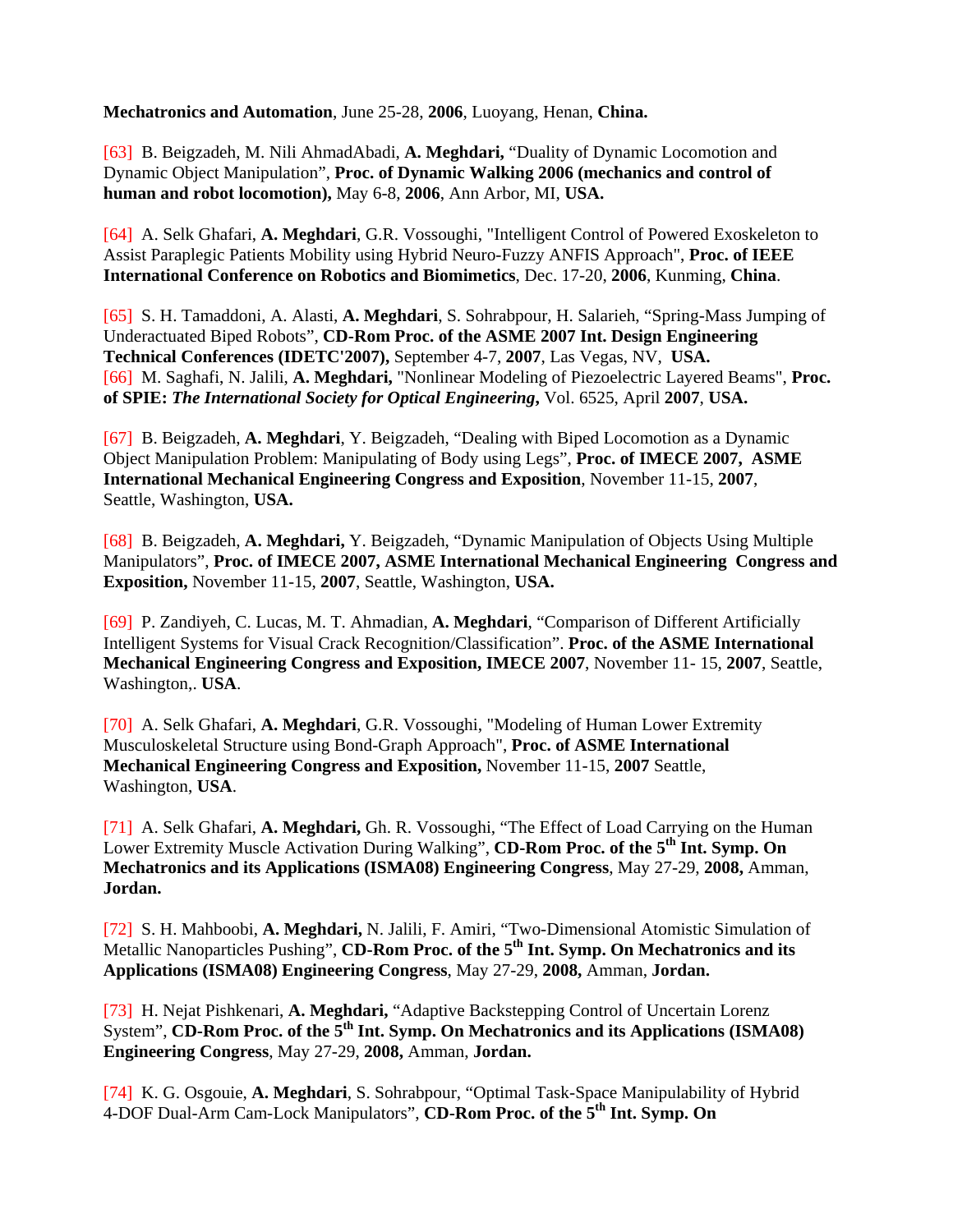**Mechatronics and its Applications (ISMA08) Engineering Congress**, May 27-29, **2008,** Amman, **Jordan.** 

[75]A. Selk Ghafari, **A. Meghdari,** Gh. R. Vossoughi, "The Effect of Load Carrying on the Human Lower Extremity Muscle Activation During Walking", CD-Rom Proc. of the 5<sup>th</sup> Int. Symp. On **Mechatronics and its Applications (ISMA08) Engineering Congress**, May 27-29, **2008,** Amman, **Jordan.** 

[76]H. Nejat Pishkenari, **A. Meghdari**, A. E. Hosseini, "Determination of Mechanical Properties of FCC Nano-Beams Based on Molecular Dynamics Simulations", **CD-Rom Proc. of the 5<sup>th</sup> Int. Symp. On Mechatronics and its Applications (ISMA08) Engineering Congress**, May 27-29, **2008,** Amman, **Jordan.** 

[77]A. Selk Ghafari, **A. Meghdari,** Gh. R. Vossoughi, "Prediction of the Lower Extremity Muscle Forces During Stair Ascent and Descent", **CD-Rom Proc. of the ASME 2008 Int. Design Engineering Technical Conferences (IDETC'2008),** August 3-6, **2008**, Brooklyn, NY, **USA.** 

[78]A. Shariati, **A. Meghdari**, and P. Shariati, "Intelligent Control of an IPMC Actuated Manipulator using Emotional Learning-Based Controller", **Proc. of the SPIE Conferences, Vol. 70291J (2008),**  August 10, **2008**, San Diego, CA, **USA.** 

[79]M. Shahi, **A. Meghdari,** "On the Design of Robotic Fish Based on Lighthill's Small-Amplitude Elongated Body Theory", **CD-Rom Proc. of the ASME 2008 Int. Mechanical Engineering Congress and Exposition (IMECE'2008**), October 31-November 6, **2008**, Boston, MA, **USA.** 

[80]S. H. Mahboobi, **A. Meghdari,** N. Jalili, F. Amiri, "Qualitative Study of Nanocluster Positioning Process: 2D Molecular Dynamics Simulations", **CD-Rom Proc. of the 2008 ASME Int. Mechanical Engineering Congress and Exposition (IMECE2008)**, November 1-6, **2008,** Boston, M.A., **USA.** 

[81] M. Shahi, **A. Meghdari,** "On the Design of Robotic Fish Based on Lighthill's Small-Amplitude Elongated Body Theory", **CD-Rom Proc. of the 2008 ASME Int. Mechanical Engineering Congress and Exposition (IMECE2008)**, November 1-6, **2008,** Boston, M.A., **USA.** 

[82]S. Radmard, M. Honarvar, A. Alasty, **A. Meghdari,** H. Zohoor, "Position Control of Ionic Polymer-Metal Composites using Fuzzy Logic", **CD-Rom Proc. of the 2008 ASME Int. Mechanical Engineering Congress and Exposition (IMECE2008)**, November 1-6, **2008,** Boston, M.A., **USA.**

[83] M. Mansouri Boroujeni, **A. Meghdari**, "Haptic Device Application in Persian Calligraphy", **Proc.**  of the IEEE Int. Conf. on Computer and Automation Engr.", pp. 160-164, Spring 2009. Taiwan.

[84] S. H. Mahboobi, **A. Meghdari,** N. Jalili, "Molecular Dynamics Study of Success Evaluation for Metallic Nanoparticles Manipulation on Gold Substrate", **CD-Rom Proc. of the ASME 2009 Int.**  Design Engineering Technical Conferences (IDETC'2009), August 30-September 2, 2009, San Diego, CA, **USA.** 

[85] H. Nejat Pishkenari, **A. Meghdari,** "Simulations of Surface Defects Characterization using Force Modulation Atomic Force Microscopy", **CD-Rom Proc. of the ASME 2009 Int. Design Engineering Technical Conferences (IDETC'2009),** August 30-September 2, 2009, San Diego, CA, **USA.**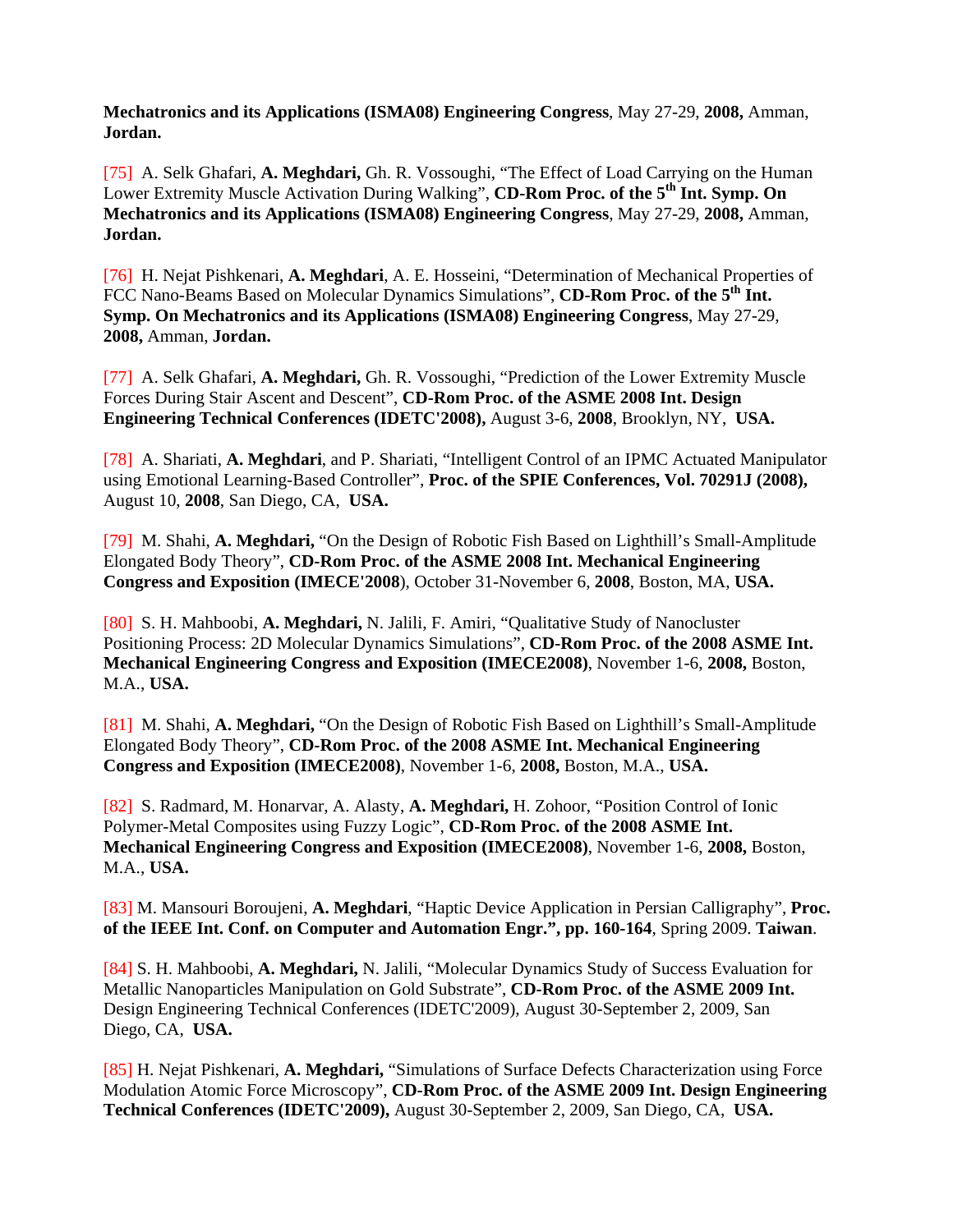[86] H. Nejat Pishkenari, **A. Meghdari,** "Molecular Dynamics Simulation of NC-AFM Surface Vacancy Characterization: Influence of Temperature", **Proc. 22nd International Microprocesses and**  Nonotechnology Conference (MNC-2009), November 2009, Sapporo, Japan.

[87] H. Babahosseini, M. Khorsand, **A. Meghdari,** A. Alasty, "Optimal Sliding Mode Control of AFM Tip Vibration and Position During Manipulation of a Nanoparticle ", **Proc. of the ASME 2009**  Int. Mechanical Engineering Congress & Exposition (IMECE-2009), November 13-19, 2009, Lake Buena Vista, Florida, **USA**.

[88] H. Babahosseini, S. H. Mahboobi, **A. Meghdari,** "Dynamics Modeling of Nanoparticle in AFM-Based Manipulation using Two Nanoscale Friction Models", **Proc. of the ASME 2009 Int.**  Mechanical Engineering Congress & Exposition (IMECE-2009), November 13-19, 2009, Lake Buena Vista, Florida, USA.

[89] S. H. Mahboobi, **A. Meghdari,** N. Jalili, F. Amiri "Precise Assembly of Metallic Nanoclusters as Building Blocks of Nanostructures: A Molecular Dynamics Study", **CD-Rom Proc. of the ASME 2010 Int. Design Engineering Technical Conferences (IDETC'2009)**, August 15-18, 2010, Montreal, **Canada**.

[90] B. R. Sahraei, A. Nemati, M. Farshchi, **A. Meghdari,** "Adaptive Fuzzy Sliding Mode Control Approach for Swarm Formation Control of Multi-Agent Systems", **CD-Rom Proc. of the ASME 2010 10th Biennial Int. Conf. on Engr. Syst. Design & Analysis (ESDA 2010)**, July 12-14, 2010, Istanbul, **Turkey**.

**Scientific Publications in Domestic/National Confercences**

[1] **A. Meghdari**, **"**On the Establishment of the First Robotics and CAD/CAM Research Labs in Iran", (in Persian), Sharif University of Technology Research Proc., pp.104-106, 1989, Iran.

[2] M. Arefi, M. Mahmoudian, and **A. Meghdari**, **"**Biological Studies of the Human Hand**"**, (in Persian), Proc. of the 1<sup>st</sup> National Conference on Research and Developments in Biomedical Engineering, January 3-4, **1990**, Tehran, **Iran**.

[3] **A. Meghdari**, **"**Elastic Manipulators Actuated by Pneumatic Muscles**"**, Proc. of **IASTED Int.** Conference in Control and Modeling, pp.484-487, July 17-20, 1990, Tehran, Iran.

[4] **A. Meghdari**, and M. Salehi, "General Impact of Robotics and Automation in Radiation Environment**"**, Proc. of the **Int. Conference on High Levels of Natural Radiation**, MS-110-P1/3, pp. 1- 10, November 3-7, **1990**, Ramsar, **Iran**.

[5] **A. Meghdari**, and R. Davoodi, **"**Computer Application in the Analysis of Shoulder Dystocia**"**, Proc. of Abstracts; **1st Int. Conference on Computer Applications in Science, Technology and Medicine**, pp. 22-23, December 26-28, **1991**, Isfahan, **Iran**.

[6] **A. Meghdari**, and M. Ghasempouri, **"**Dynamics Simulation of Flexible Manipulators by Lagrangian & Finite Element Methods**"**, Proc. of the **1st Int. Conference on Engineering Applications of Mechanics**, pp. 282-297, June 9-12, **1992**, Tehran, **Iran**.

[7] M. J. Asadi, **A. Meghdari**, **"**Role of Engineers in Hospitals Operation**"**, Proc. of the **1st Int. Conf. on Engr. Appl. of Mechanics**, pp. 106-112, June 9-12, **1992**, Tehran, **Iran**.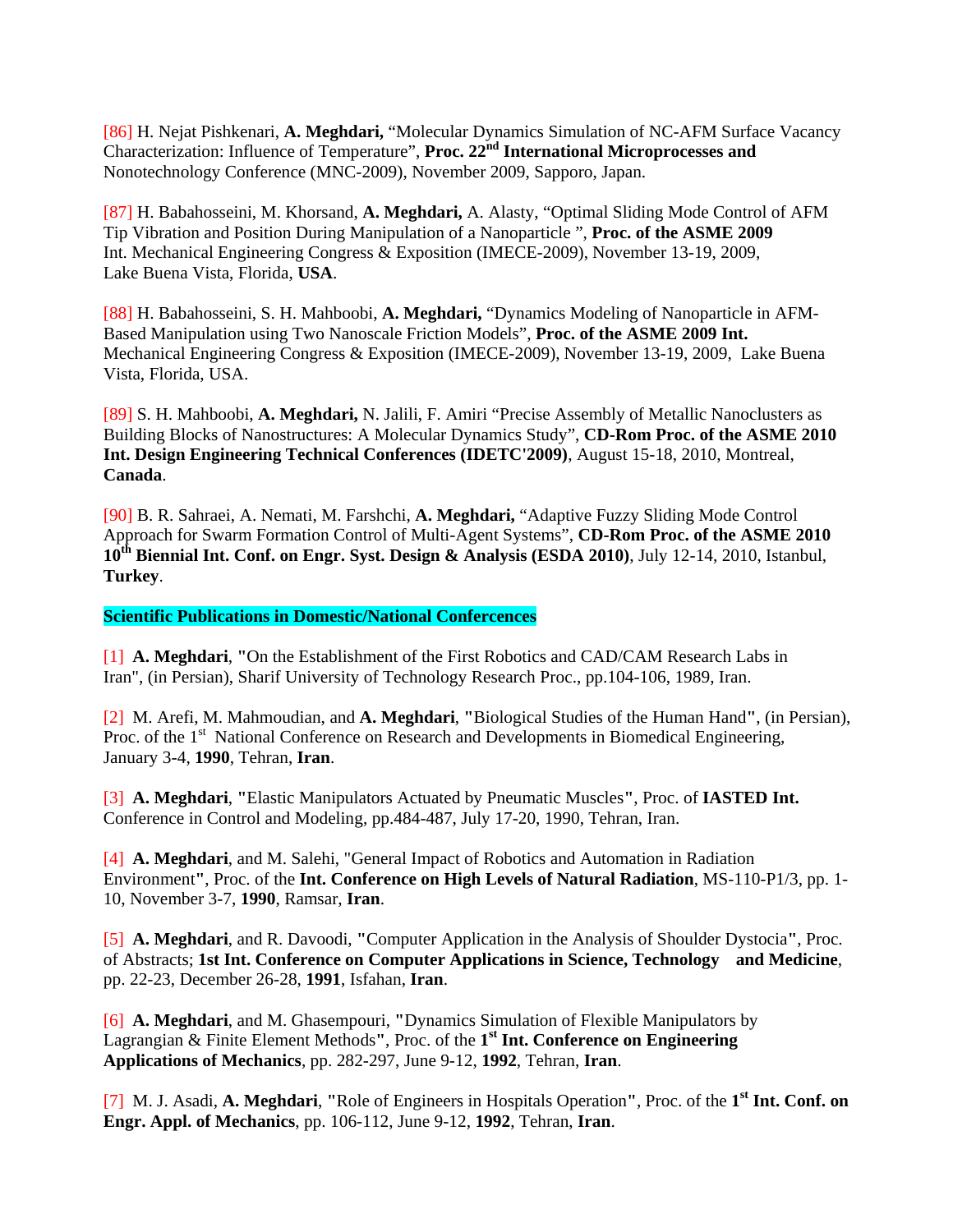[8] S. Raghibi-Zadeh, and **A. Meghdari**, **"**Design and Fabrication of an I/O Interface Board for Control Applications Utilizing IBM-PC'S**"**, (in Persian), Proceedings of the **2nd Annual AZARAB Engineering Conference**, pp. 285-296, August 21-23, **1992**, Arak, **Iran**.

[9] **A. Meghdari**, M. Jafarian, M. Shahinpoor, and M. Mojarrad, **"**Polymer Gels and Artificial Muscles; A Bioengineering Overview**"**, (in Persian), Proc. of the **5th Biomedical Engineering Seminar**, pp.78-88, January 5-7, **1993**, Tehran, **Iran.** 

[10] **A. Meghdari**, A. Akbar Asadi, and A. Asghar Asadi, **"**Conceptual Design of a Robotics Knotting Mechanism to Automate the Traditional Persian Carpet Weaving**"**, (in Persian), **Research Proc.**  of the Sharif University of Technology, pp. 601-619, **1995**, **Iran**.

[11] F. Fahimi, **A. Meghdari**, B. Ravani**, "**A Method for Decoupling of the Equations of Motion of Multi-Rigid-Body Systems**"**, (in Persian), Proc. of the **4th Annual ISME Mechanical Engineering Conference**, May 14-17, **1996**, pp. 707-715, Shiraz, **Iran**.

[12] **A. Meghdari**, and A. A. Mahdavi-Jalal, **"**Minimizing Amplitude of Oscillation of a Flexible Beam During Transport by a Robot**"**, Proc. of the **5th Annual ISME Mechanical Engineering** Conf., **1997**, Tabriz, **Iran**.

[13] **A. Meghdari**, F. Barazandeh, **"**Design and Fabrication of a Series of Modular Robotics Grippers Equipped with a Quick Change System**"**, (in Persian), Proc. of the **1st Annual Seminar on** Robotics, Automation & Control, May 20-21, **1998**, pp.207-222, Tabriz, **Iran**.

[14] **A. Meghdari**, M. Durali, D. Naderi, **"**Kinematics & Dynamics Modeling and Analysis of a 1-DOF Mobile Manipulator Attached on a Moving Base**"**, (in Persian), Proc. of the **7th Annual ISME Conf.**, April 14-16, **1999**, Vol. 3, pp. 1327-1337, Zahedan, **Iran.**

[15] **A. Meghdari**, M. Afrough, **"**Calibration of a 5-DOF Manipulator Using an Adapted Kalman Filter**"**, Proc. of the  $5<sup>th</sup>$  Int. & 9<sup>th</sup> ISME Annual Mechanical Engineering Conf., May 27-29, 2001, Iran.

[16] **A. Meghdari**, A. A. Forough-Nasiraei, R. Narimani, **"**On the Design, Simulation, and Fabricaton of a Hospital Robot-Nurse", Proc. of the  $5<sup>th</sup>$  Int.  $\&$  9<sup>th</sup> ISME Annual Mechanical Engineering Conf., May 27-29, **2001**, Guilan, **Iran**.

[17] A. Jafari, **A. Meghdari**, F. Farahmand, **"**A Novel Approach to Curve-Fit Measured Data for the Surface Geometry of a Joint", Proc. of the  $11<sup>th</sup>$  ISME Annual Mechanical Engineering Conf., May, 2003, Iran.

[18] M. Nakhaee Nejad, A. Meghdari, D. Naderi, "Modeling and Dynamics Analysis of Snake-Like Robot Manipulators", Proc. of the 11<sup>th</sup> ISME Annual (International) Mechanical Engineering Conf., Vol. 4, pp. 2026-2033, May, **2003**, **Iran**.

[19] G. R. Vossoughi, **A. Meghdari**, H. Borhan, **"**Dynamics Modeling and Controller Design of an UROV Equipped with a Two-Link Arm", Proc. of the  $11<sup>th</sup>$  ISME Annual (International) Mechanical **Engineering Conf.**, Vol. 4, pp. 1998-2006, May, **2003**, **Iran**.

[20] R. Ravani, **A. Meghdari**, B. Ravani, **"**Robot Trajectory Planning by Spherical and Spatial Rational Motions", Proc. of the 11<sup>th</sup> ISME Annual (International) Mechanical Engineering Conf., Vol. 6, pp. 533-539, May, **2003**, **Iran**.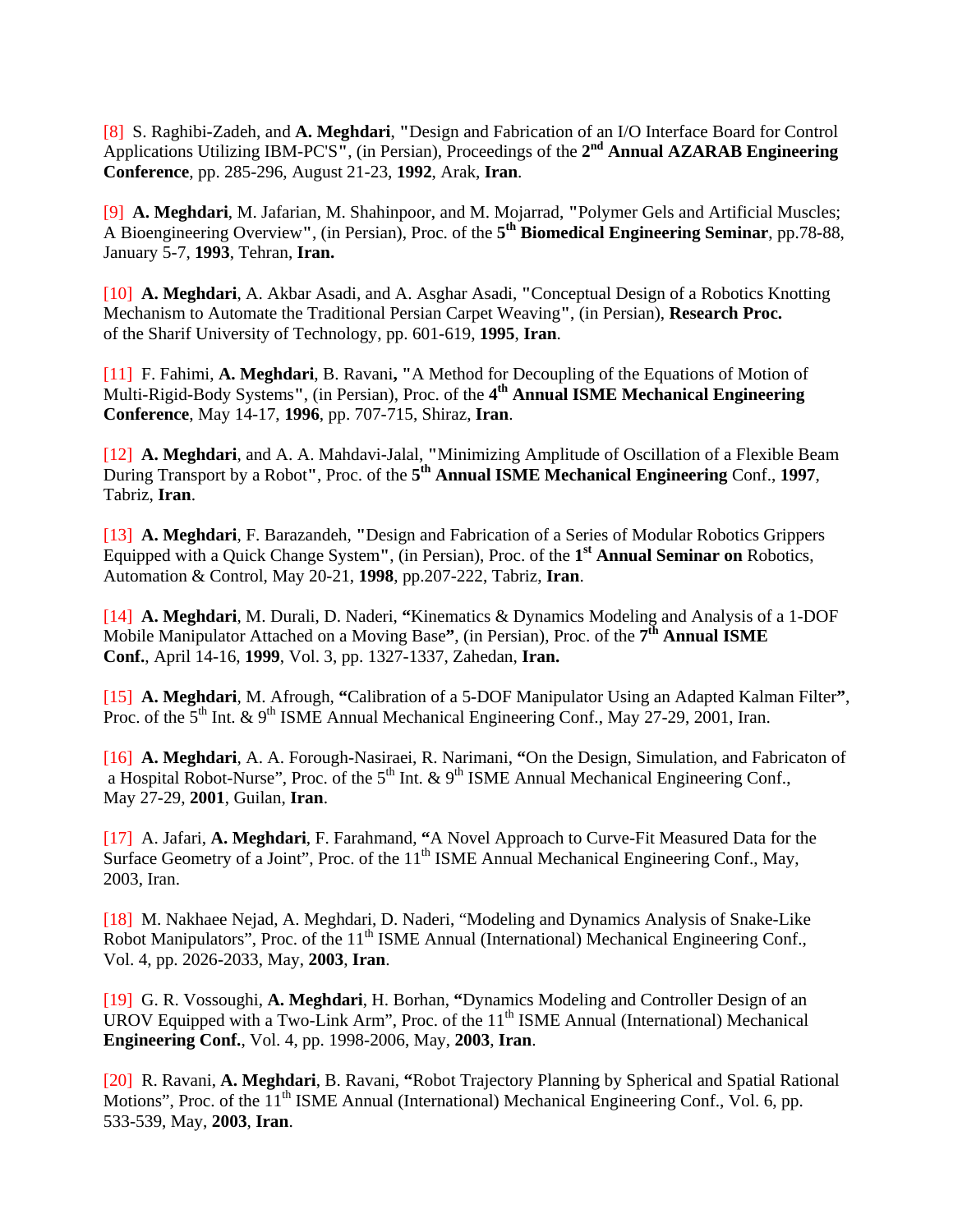[21] R. Ravani, **A. Meghdari**, B. Ravani, **"**Architecture of Distributed Robotics Framework for Univesal Access", Proc. of the 11<sup>th</sup> ISME Annual (International) Mechanical Engineering Conf., Vol. 6, pp. 541-547, May, **2003**, **Iran**.

[22] M. R. Alam, **A. Meghdari**, D. Naderi, **"**Optimally Stable Mobile Manipulator Path Planning Using Genetic Algorithm", Proc. of the 11<sup>th</sup> ISME Annual (International) Mechanical Engineering Conf., Vol. 6, pp. 548-555, May, **2003**, **Iran**.

[23] R. Ravani, **A. Meghdari**, B. Ravani, **"**Rotation Minimizing Frames and Frenet Serret Frames of Spatial Curves", CD-Rom Proc. of the 8<sup>th</sup> ISME International Mechanical Engineering Conf., April, 2004, Iran.

[24] M.R. Eshraghi, F. Samiee, **A. Meghdari**, **"**Wear Analysis of a Gearbox using Oil Analysis**",** CD-Rom Proc. of the 12<sup>th</sup> ISME Annual Mechanical Engineering Conf., April, 2004, Iran.

[25] **A. Meghdari**, F. Amiri, S.H. Mahboobi, A. Lotfi, A. Baghani, H.N. Pishkenari, R. Karimi, Y. Khalighi, **"**Design and Fabrication of a Mobile Robot for Rescue Applications**",** CD-Rom Proc. of the **12th**

ISME Annual Mechanical Engineering Conf., April, 2004, Iran.

[26] R. Ravani, **A. Meghdari**, B. Ravani, **"**Variational Smooth Motion Design using Machine Vision Registration", CD-Rom Proc. of the  $8<sup>th</sup>$  ISME International Mechanical Engineering Conf., April, 2004, Iran.

[27] M. Nakhaee Nejad**, A. Meghdari**, D. Naderi, **"**Dynamic Motion Analysis of a Snake-Like Robot on a Slopped Surface using Nueral Network**"**, CD-Rom Proc. of the **12th ISME Annual Mechanical**  Engineering Conf., April, 2004, Iran.

[29] A. Kiapour, **A. Meghdari**, M. Parnianpour, **"**Modeling and Analysis of Spine Muscles in Back when Creating Stability at the Presence of External Forces", Proc. of the 11<sup>th</sup> Iranian Biomedical Engineering Conf., pp. 1-7, February, 2004, Iran.

[30] **A. Meghdari**, R. Karimi, H. N. Pishkenari, S. H. Mahboobi, A. L. Gaskarimahalle, "Dynamic Analysis of Rovers using Kane's Approach", Proc. of the 13<sup>th</sup> Annual (International) ISME Mechanical Engineering Conference, May 2005, Isfahan, Iran.

[31] **A. Meghdari**, R. Karimi, H. N. Pishkenari, A. L. Gaskarimahalle, S. H. Mahboobi, "An Effective Approach for Dynamic Analysis of Rovers", Proc. of the 13<sup>th</sup> Int. Conference of **Mechanical Engineering (ISME),** May 17-19, **2005**, Isfahan, **Iran.** 

[32] A. Mirbagheri, F. Farahmand, **A. Meghdari**, H. Sayyadi, "Optimum Ergonomic Design of Robot Mechanism to Assist Laproscopic Surgery" (in Persian), **Proc. of the 2006 ISME Mechanical Engineering Conference**, April **2006**, Isfahan, **Iran.** 

[33] S. K. Sadrnejad, **A. Meghdari**, M.R. Deylami, "Design and Fabrication of an Artificial Esfancter using NiTi Shape Memory Alloy" (in Persian), **Proc. of the 2006 ISME Mechanical Engineering Conference**, April **2006**, Isfahan, **Iran.** 

[34] **B**. Beigzadeh, M. Nili AhmadAbadi, **A. Meghdari,** "Path Planning and Control of a Dynamic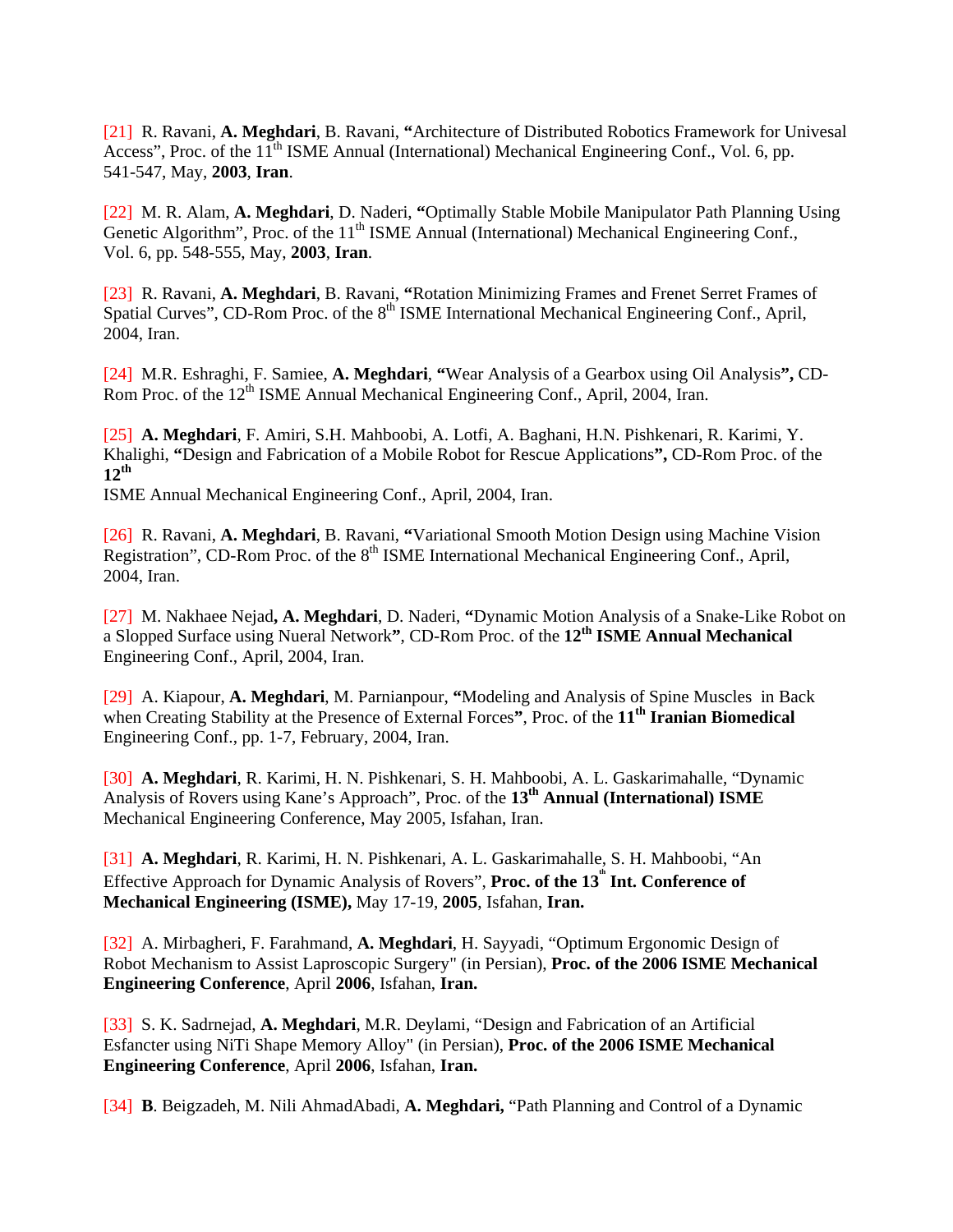Object Manipulation System" (in Persian), **Proc. of the 2006 ISME Mechanical Engineering Conference,** April **2006**, Isfahan, **Iran.** 

[35] A. Shariati, **A. Meghdari,** "Applying Neural Networks to Identify IPMC Polymer Composites Artificial Muscle", **Proc. of the ISME 2008 Annual Mechanical Engineering Conference**, February1-4, **2008,** Kerman, **Iran.** 

[36] A. Shariati, **A. Meghdari,** "Dynamics of a Novel Parallel Mechanism Equipped with IPMC Polymer Composites Artificial Muscles", **Proc. of the ISME 2008 Annual Mechanical Engineering Conference**, February1-4, **2008,** Kerman, **Iran.** 

[37] **A. Meghdari**, S. Salahi Moghaddam, "Exploring Possibilities of a New Alliance between Humanities and Engineering Education in Iran's Technological Universities", (in Persian), **CD-Rom Proc. of the 1st National Conference on Engineering Eduation in 1404 (2025), University of Tehran,** May 12-13, **2009**, **Iran**.

[38] H. Nejat Pishkenari, **A. Meghdari,** "Investigation of the Temperature Effect on NC-AFM Images using Molecular Dynamics Simulations", Proc. 2nd International Conference on Ultrafine **Grained and Nanostructured Materials,** University of Tehran, Nov. 14-15, 2009, Tehran, **Iran**.

[39] A. Selk Ghafari, **A. Meghdari**, and G. R. Vossoughi, "Contribution of the Muscles at the Ankle Joint during Daily Activities", Proc. of the 17th*.* Annual (International) Conference on Mechanical Engineering (ISME-2009), May, 2009, University of Tehran, Iran.

[40] A. Selk Ghafari, H. Hosseinkhannazer, **A. Meghdari**, "Design Optimization of a Robotic Nurse Unit Based on Tipover Avoidance using Differential Evolution Algorithm", **Proc. of 17th***.* **Int.**  Conference on Mechanical Engineering (ISME-2009), May, 2009, University of Tehran, Iran.

[41] **A. Meghdari**, S. Bagheri, V. Yaghoubi, and H. Mohammadi, **"**Design of a Prototype 3D Flexible Endoscopy System Based on Digital Holography**"** (in Persian), **Proc. of 18th***.* **Int. Conference on Mechanical Engineering (ISME-2010)**, May, 2010, Sharif University of Technology, **Iran.**

## **Books and Proceedings**

- [1] "Introduction to Robotics: Mechanics and Control", New York: Prentice Hall Pub. Co., By: J. J. Craig, **3rd Edition**, **2005**. • Authorized Translation into Persian, By: **A. Meghdari**, F. Mirfakhraee, M. Akrami, E. Shojaei, S.U.T. Press, Tehran, 1st Print; **2009**.
- [2] "Introduction to Robotics: Mechanics and Control", New York: Addison-Wesley Pub. Co., By: J. J. Craig, **2nd Edition**, **1989**. • Authorized Translation into Persian, By: **A. Meghdari**, F. Mirfakhraee, S.U.T. Press, Tehran, 1st Print; **1996**, 2nd Print; **1998**, 3rd Print **2005**.

Proceedings of the "7<sup>th</sup> Annual ISME Conference", April 14-16, 1999, Zahedan, Iran. [3] • **Volume Three**: **"**Dynamical Systems and Vibration, Biomechanics, and Manufacturing**",** Edited By: A. Farzad, **A. Meghdari**, M. Haghpanahi

Proceedings of the "International Conference on Engineering Applications of Mechanics",